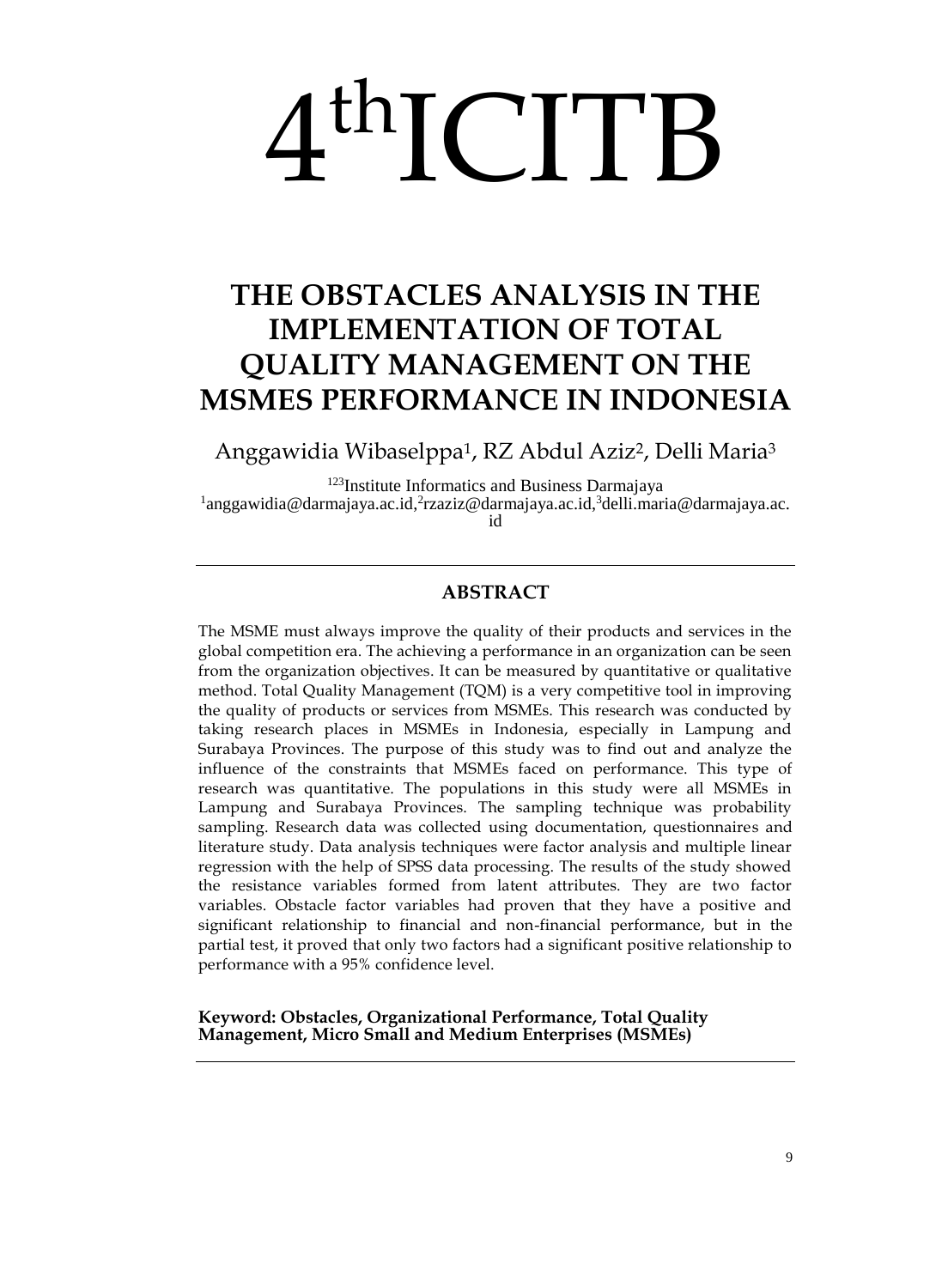#### **INTRODUCTION**

Competition is a word that is very concerned in the current era of economic globalization. Many large Micro, Small and Medium Enterprises (MSMEs) strive not only to meet customer satisfaction but also Micro, Small and Medium Enterprises (MSMEs) do various businesses to achieve cost savings, continuous quality product innovation, and even try to become MSMEs. world class. Micro, Small and Medium Enterprises (MSMEs) in Indonesia, amounting to approximately 57 million MSMEs throughout Indonesia are one of the priorities in the development and driving force of the national economy, in addition to MSMEs being the backbone of a populist economic system that is not only aimed at reducing the gap between income groups and employment (tempo.co).

Based on data from the Indonesian Chamber of Commerce and Industry (Kadin), the contribution to the MSMEs sector to gross domestic product (GDP) increased 57.84% to 60.34% in the last five years (tempo.co) with 97 national workers absorbed. % of 96% in the same year period (BPS, 2014). From these data it can be concluded that Micro, Small and Medium Enterprises (MSMEs) have had a direct impact on the development of economic development in developed and developing countries including Indonesia.

But there are still many Micro, Small and Medium Enterprises (MSMEs) that still fail to implement quality quality management systems (TQM) in some parts of their corporate programs, this is also due to a lack of understanding of quality quality management (TQM) that they do not know and understand. Often, MSMEs overstep the rules that are in the application of the TQM system so that certain groupings occur. The MSMEs included in the grouping do not fully apply what is needed for the activities to be carried out and the implementation tools in integrated mode. Constraints in implementing quality quality management (TQM) do not recognize boundaries, they can arise in all sectors, both in the manufacturing, service / service, government and even education sectors.

Therefore, it is important for all organizations / companies and even MSMEs to understand and avoid these obstacles both before implementing TQM and during the implementation of TQM. A review of extensive literature researchers have found that there are 30 barriers to TQM that are commonly faced by MSME business people, both all types of organizations and in all levels of management.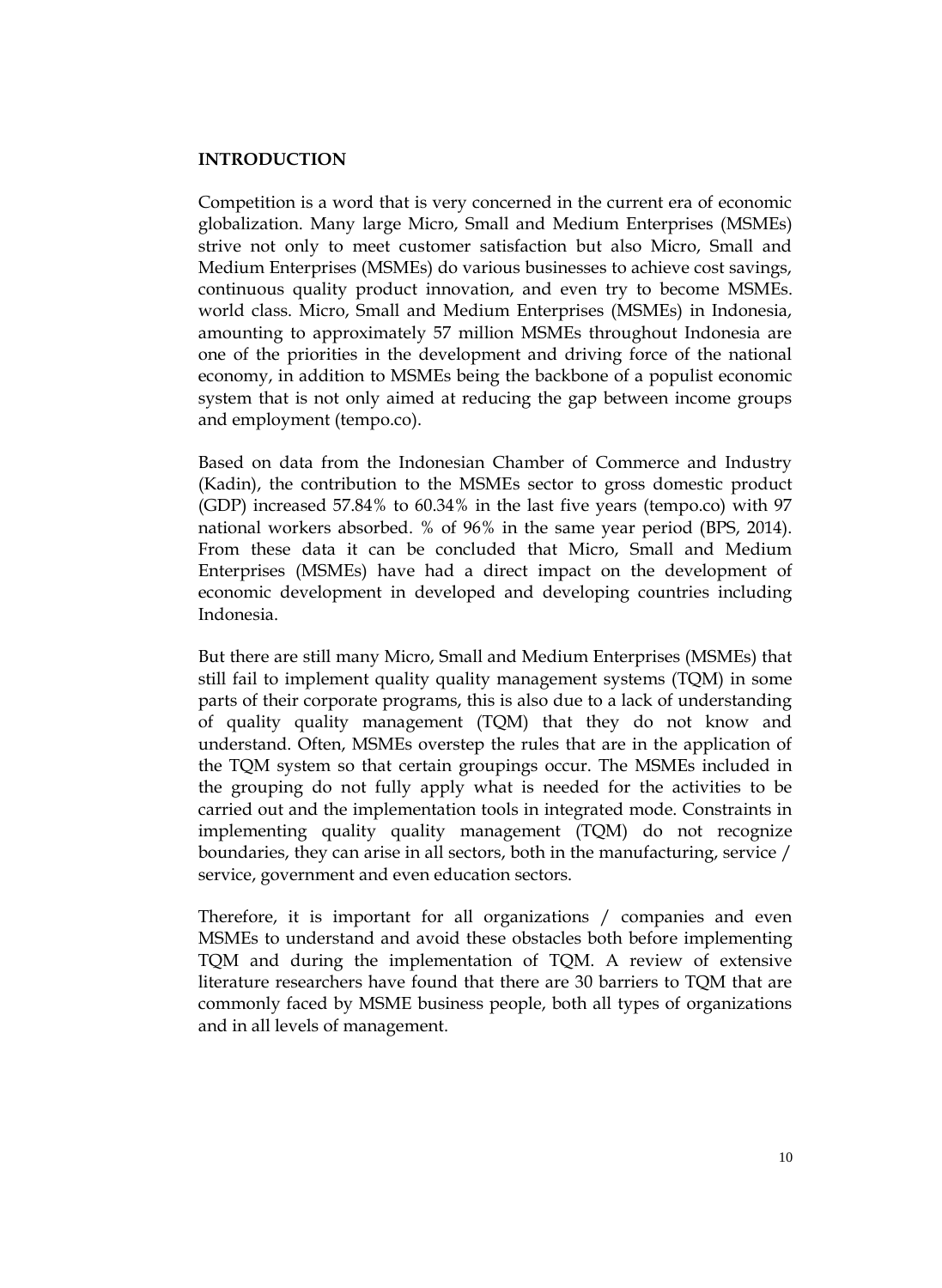#### **LITERATURE REVIEW**

Micro, Small and Medium Enterprises (MSMEs), which are the business sectors that drive the economy, including in Indonesia, because one of its capabilities in absorbing labor is one of the business actors who also feel the impact of the current economic globalization (tempo.co). Multinational companies which certainly have many advantages both in terms of technology, management, networks and so on, this is a strong threat for MSME players, especially those in Indonesia. Therefore, MSMEs must make changes both in terms of innovation in the quality of products or services even from each of their activities by implementing TQM / Quality Management if they are going concern. But there are still many MSMEs that experience problems or obstacles when applying the quality quality process to their organizations. In fact, this does not only happen to MSMEs, but also to other large companies, of course, who have implemented TQM in their activities.

The results of Faizal's (2017) study explain that implementing the practice of TQM systems has a large influence on performance so as to produce good performance such as quality performance, business performance and organizational performance. So this proves that TQM is a very competitive tool in improving the quality of products or services in both MSMEs and companies. Therefore, researchers will conduct an analysis of MSMEs that have implemented TQM in their work processes to find out the obstacles faced by MSME business people and their effects on financial and nonfinancial performance.

# **RESEARCH METHOD**

In quantitative research, data analysis is an activity after data from all respondents or other data sources are collected. Sugiyono (2014: 238), activities in data analysis are grouping data based on the variables and types of respondents, tabulating data based on variables from all respondents, presenting data for each variable under study, calculating to answer the problem formulation and calculating to test the proposed hypothesis . In this study, to analyze the data will be used factor analysis method and regression test analysis.

# **Factor Analyis**

In this study, to analyze the data to be used in the factor analysis method. In factor analysis, the Principal Component Analysis (PCA) technique is used. The main principle in factor analysis is correlation, meaning that variables that have a close correlation will form a factor, while the variables that exist in a factor will have a weak correlation with variables contained in other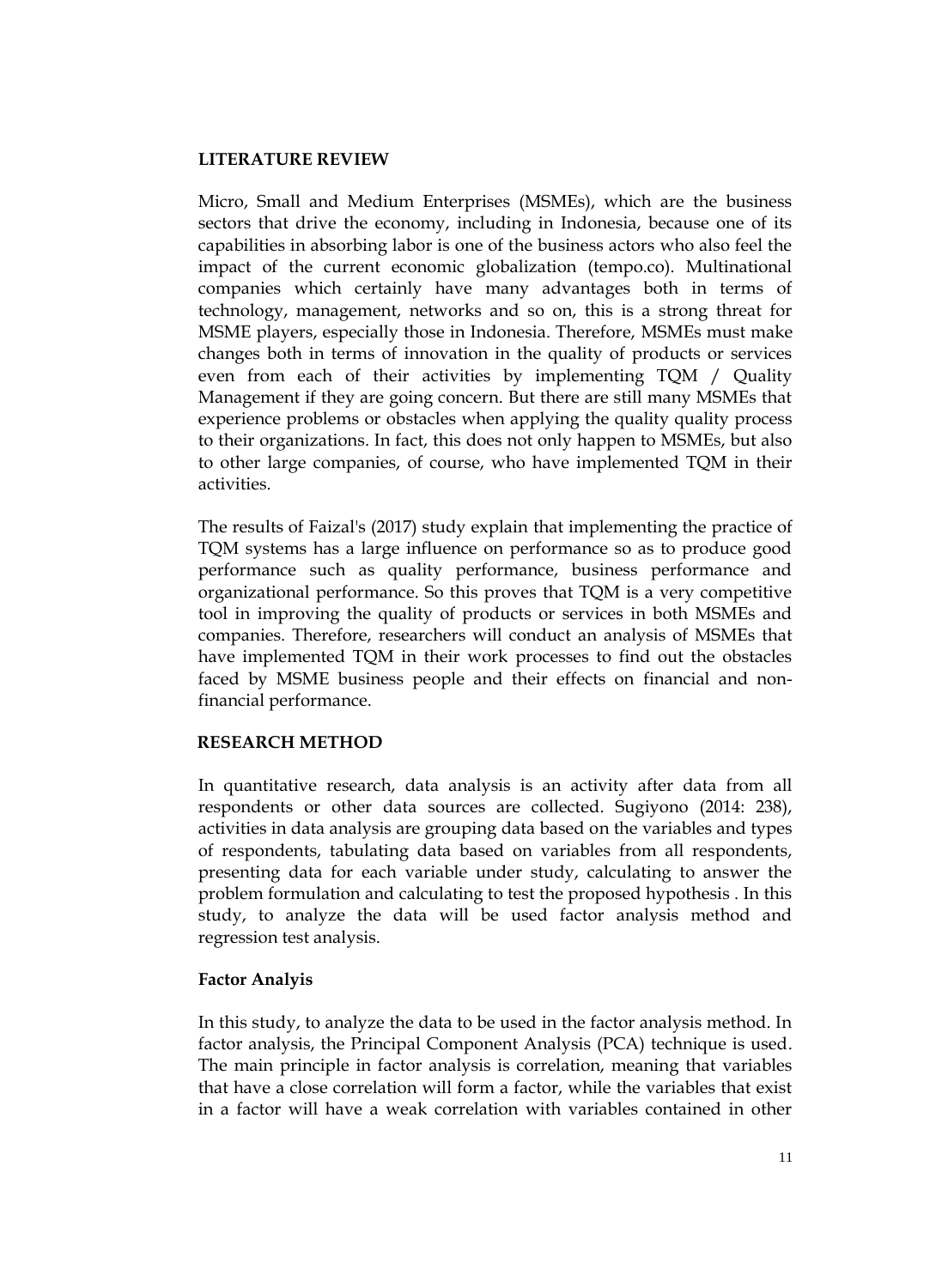factors.

# **Multiple Regression Test Analysis**

In this study, to do data analysis, regression analysis methods will be used. According to Dermawan Wibisono (2013: 199), this measurement method was first pioneered by Sir Francis Galton in the late 19th century when Sir Francis Galton conducted a study of the relationship between father and child height. Galton named this method regression according to its definition, which is returning or moving towards the back. The basic concept of Galton is that all phenomena are related to the initial conditions. There are two kinds of variables used in regression analysis, namely, independent variables and dependent variables. By using regression analysis, we will measure changes in the dependent variable based on changes in independent variables (Dermawan Wibisono, 2013: 199).

According to Wibisono (2013: 200), regression analysis can be used to predict changes in relations that will occur based on existing relationships in the previous time period. Wibisono also explained that the difference between regression analysis and correlation analysis lies in the measurements to be made. Correlation analysis measures the magnitude of the relationship between two variables while the regression analysis measures the relationship that occurs between variables (independent and bound variables). Therefore, in this study there are two independent variables and one dependent variable, the regression analysis is multiple regression analysis. This analysis can be used to find out how much influence between two or more independent variables (X) on the dependent variable (Y) as follows:

$$
Y_{1,2}\!= a + b_1\,X_1 + b_2\,X_2 + e_t
$$

Information variable :

Y1,2 : Organization Performance (Finacial Y1, Non-Financial Y2) X1,2 : TQM Implementation Impediments Factor a : Constants  $e_t$  · error term b1,b<sup>2</sup> : Regression Coefficient

# **Hypothesis**

According to Sugiyono (2014: 253), the hypothesis is interpreted as a temporary answer to the research problem formulation. The truth of the hypothesis must be proven through the collected data. The definition of the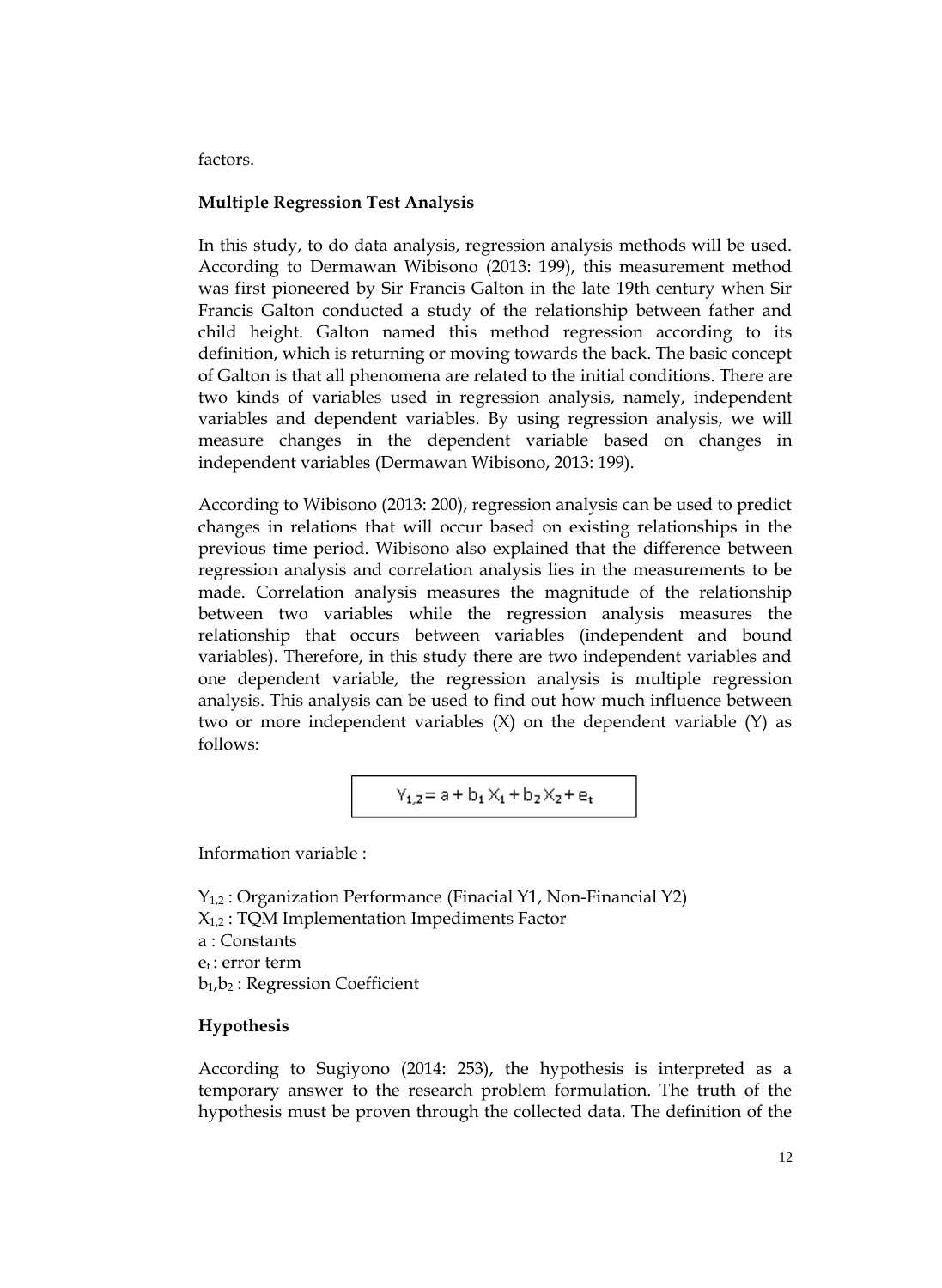hypothesis is for the research hypothesis. While statistically, the hypothesis is interpreted as a statement about the state of the population (parameters) that will be tested for truth based on data obtained from the research sample (statistics). So the meaning is the estimated state of the population through sample data.

# **F Statistics Analysis**

The F test is conducted to test the significance together (simultaneous) between independent variables and dependent variables. According to D. Gujarati (1999: 120) in HM. Sonny Sumarsono (2014: 225), the F test is carried out with the following formula:

$$
F = (R^2/(k-1))/(1-R^2)/(N-k))
$$

Information variable :

- R² : Coefficient of Determination
- k : Total of Variables
- N : Total of Samples

#### **T Statistics Analysis**

The t test aims to test whether between independent variables partially influence the dependent variable. After analyzing the data and knowing the results of the calculation, the next step is to compare the value of t count with t table or it can also by looking at the significance value t whether it is smaller or greater than 0.05.

## **FINDINGS AND DISCUSSION**

#### **Factor Analysis Test Results**

In table 1 below, the value of KMO and Barlett's test is obtained by the Kaiser-Meyer-Olkin MSA value of 0.960 with a significance level of 0.000. Because the value of MSA obtained> 0.5 and sig <0.05 the art of existing attributes can be continued in the next stage at the advanced analysis stage. In the total variance table explained explains the formation of attributes into several factors, of the 30 attributes included, it includes 2 factors which will be determined based on attributes. In other words, there are only two factors that best summarize these 30 attributes. The formation of 2 factors is based on the value of eigenvalues> 1.

#### **Table 1. Results of Factor Analysis Data Processing**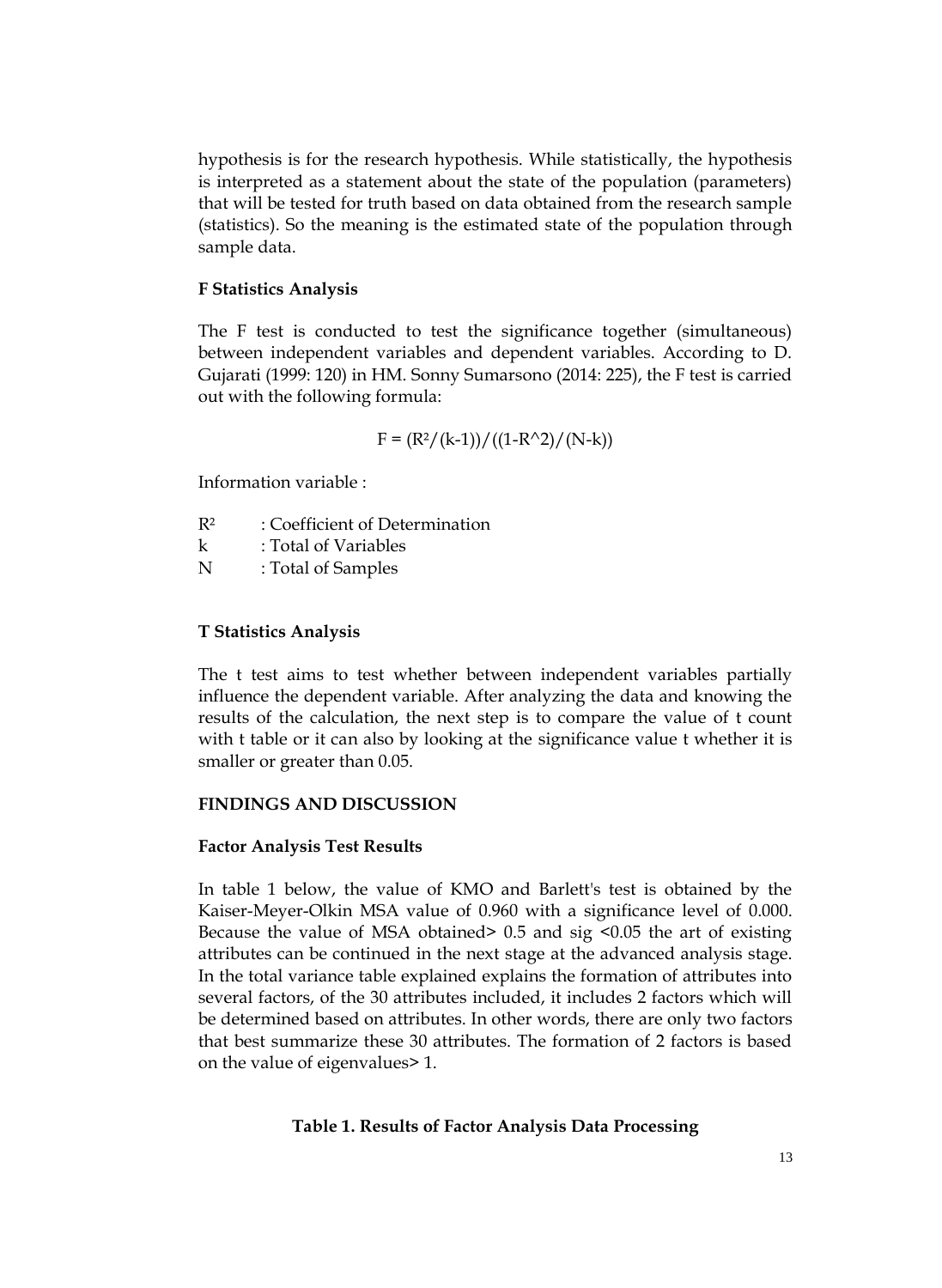| Kaiser-Meyer-Olkin<br><b>MSA</b> | .960                |
|----------------------------------|---------------------|
| Sig.                             | 0.000               |
| Component                        | Initial Eigenvalues |
|                                  | 21,511              |
|                                  |                     |

#### **Factor Test Analysis**

Concerning table 2 in the component matrix section, it can be seen that the attributes on H1 or factor 1 have a correlation value between attributes of 0.803 which means that they have a very high relationship, while the component or factor two has a correlation value of -0.370 (negative numbers on the component are direction of relationship). Therefore there is no distinguishing correlation. Based on table 4.13 rotated component matrix shows that the results of rotation of matrix components show an increasingly clear relationship between factors. The H1 attribute on the first factor which initially has a correlation relationship of 0.803 after the rotation on the value of the greater correlation is 0.832 while the second factor initially has a correlation of -0.370 after the rotation of the correlation value also increases which is 0.301 so that the H1 attribute can enter on component one.

| Component      |      | Component<br><b>RCM</b> |                | Component |      |
|----------------|------|-------------------------|----------------|-----------|------|
| Matrix         |      | 2                       |                |           |      |
| H1             | .803 | $-.370$                 | H1             | .832      | .301 |
| H <sub>2</sub> | .817 | .102                    | H <sub>2</sub> | .510      | .647 |
| H <sub>3</sub> | .861 | $-.074$                 | H <sub>3</sub> | .664      | .553 |
| H <sub>4</sub> | .847 | $-.065$                 | H <sub>4</sub> | .648      | .550 |
| H <sub>5</sub> | .886 | $-.218$                 | H <sub>5</sub> | .783      | .468 |

**Table 2. Component Matrix**

To prove that 30 attributes are formed into 2 factors, it can be seen in the table below:

**Tabel 3.** *Component Transformation Matrix*

| Component |       |  |
|-----------|-------|--|
|           |       |  |
|           | - 703 |  |

Based on the table above the Component Transformation Matrix shows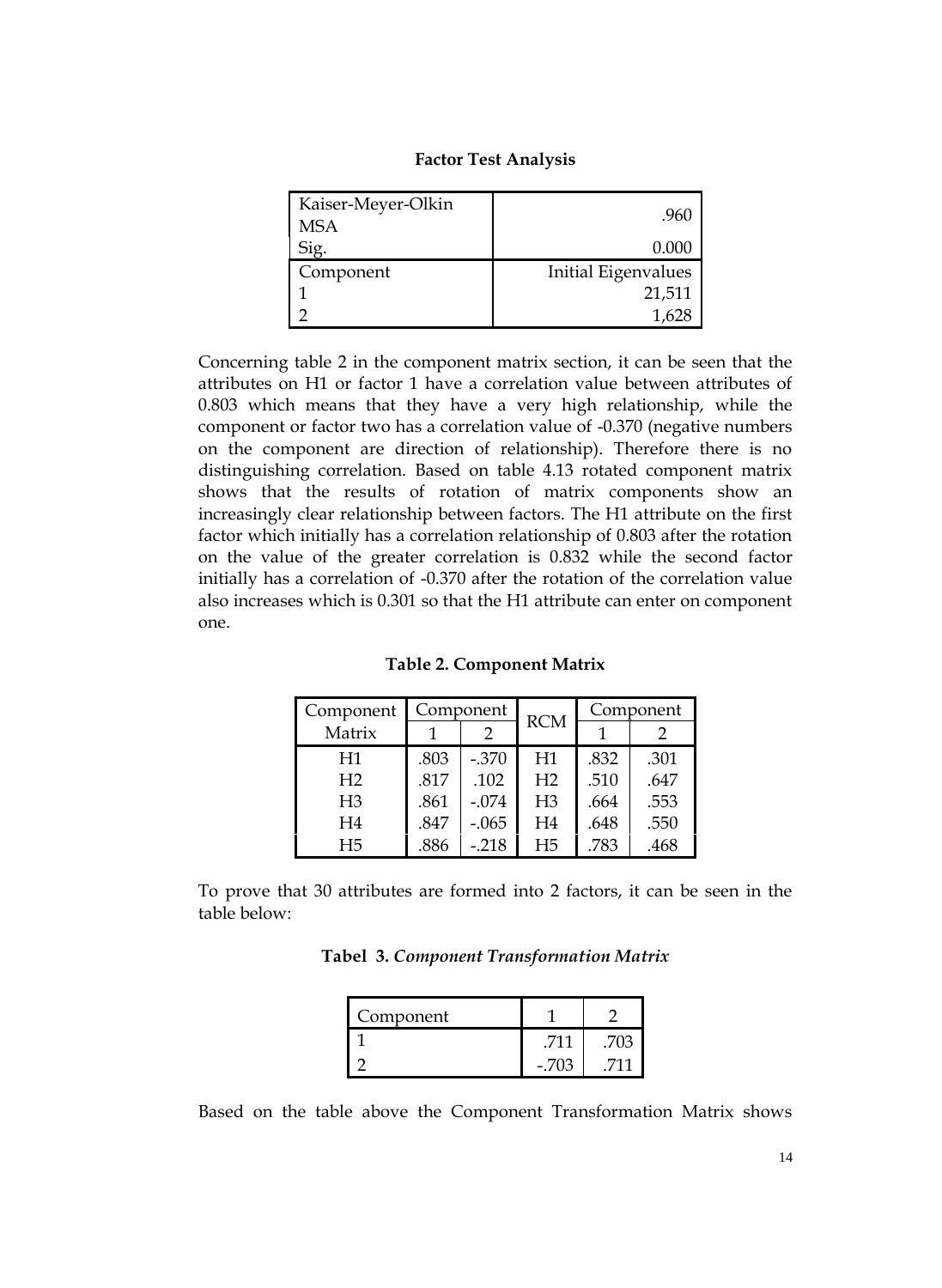component 1 with component 1 having a high correlation value that is equal to 0.711, component 1 with component 2 having a high value also with a correlation value of 0.703. In component 2 with component 1 has a high correlation value that is equal to -0.703 and in component 2 with component 2 the value of correlation is equal to 0.711 with a high degree of correlation.

#### **Multiple Linear Regression Test Results**

Multiple regression analysis is a method or technique to find relationships between variables one with other variables expressed in the form of mathematical equations in functional relationships. Therefore the regression analysis used in this study is multiple linear regression analysis, so in principle the analysis wants to find a relationship between two or more variables with which one variable depends on other variables. By looking at the results of processing data with the help of the SPSS application the results are as described below:

#### **Table 4. Results of Component 1 Regression Test with Financial OP**

| Model    |                   |
|----------|-------------------|
|          | .316 <sup>a</sup> |
| R Square |                   |

The value of multiple R (multiple correlation coefficient) / R is 0.316, meaning that the relationship between the obstacle variables that enter in component one has a relationship of 0.316 which actually enters the interval 0.200-0.399 which can be concluded that the obstacle variable in component 1 partially has a low relationship towards performance variables on financial indicators. R-Square or determination coefficient of 0.100 which is the square of the multiple value R means financial performance is explained at 0.100 or 10% by the component 1 variable formed.

|                             | Coefficients | <b>Standard Error</b> | t stat   | P-value |
|-----------------------------|--------------|-----------------------|----------|---------|
| Intercept                   | 22.572       | .778                  | 29.003   | .000    |
| Hl                          | .251         | .366                  | .686     | .494    |
| H <sub>3</sub>              | .494         | .458                  | 1.081    | .282    |
| H <sub>4</sub>              | $-266$       | .397                  | $-.672$  | .503    |
| H <sub>5</sub>              | $-.538$      | .472                  | $-1.142$ | .256    |
| H8                          | $-154$       | .424                  | $-363$   | .717    |
| H12                         | $-777$       | .389                  | $-2.000$ | .048    |
| H14                         | .126         | .493                  | .256     | .799    |
| H17                         | $-062$       | .413                  | $-151$   | .880    |
| H18                         | .615         | .391                  | 1.572    | .118    |
| H21                         | .617         | .517                  | 1.193    | .235    |
| H25                         | $-351$       | .412                  | $-.853$  | .395    |
| H <sub>26</sub>             | .084         | .400                  | .210     | .834    |
| H <sub>2</sub> <sub>8</sub> | $-412$       | 442                   | - 933    | 353     |

|                                        | Table 5. Results of the Regression Equation Coefficient |
|----------------------------------------|---------------------------------------------------------|
| One component of financial performance |                                                         |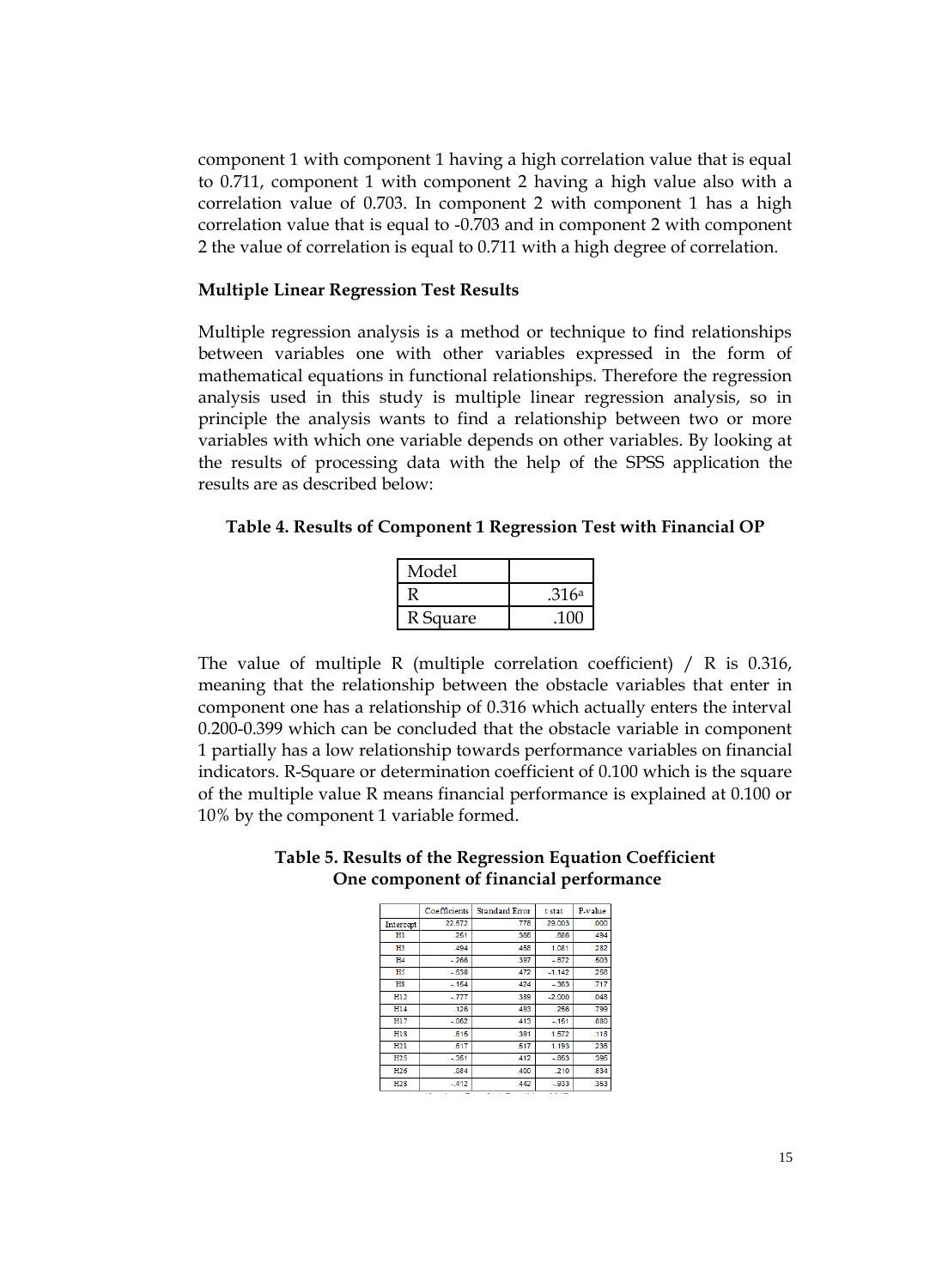## **Hypothesis Testing Results**

#### **F Test Results**

The F test is used to determine whether there is a significant influence between the independent variables simultaneously on the dependent variable. In this study conducted to determine whether there is a significant influence in the F test is as follows:

Based on the results of the F test, the results obtained Fcount of 3.523 with a significance of 0.032, it can be proved that the value of sig  $\leq 0.05$ , then together the obstacle components have a significant effect on the performance variable.

|            |       | Sig.              |
|------------|-------|-------------------|
| Regression | 3.523 | .032 <sup>o</sup> |
| Residual   |       |                   |
| Total      |       |                   |

#### **t Test Results**

The t test in multiple regression analysis aims to determine whether the variables in components one and two partially (themselves) have a significant effect on performance based on financial and non financial performance. The basis of decision making for the partial t test in regression analysis is the significance value as follows:

Based on the results of data processing with the SPSS application, the significance of the component variables 1 is found that there is a tcount of 0.721 with sig of 0.472, which proves that the component 1 variable does not have a high significant effect on performance. In the t test in component 2 there is a value of tcount of -1.845 with sig of 0.067 this proves that the component 1 variable does not have a significant significant effect on performance.

|  | Table 7. Results of Test Data Obtained t |
|--|------------------------------------------|
|--|------------------------------------------|

|       |                  |          | Sig. |
|-------|------------------|----------|------|
| Model | (Constant)       | 32.691   | .000 |
|       | Total komponen 1 | .721     | .472 |
|       | Total komponen 2 | $-1.845$ | 067  |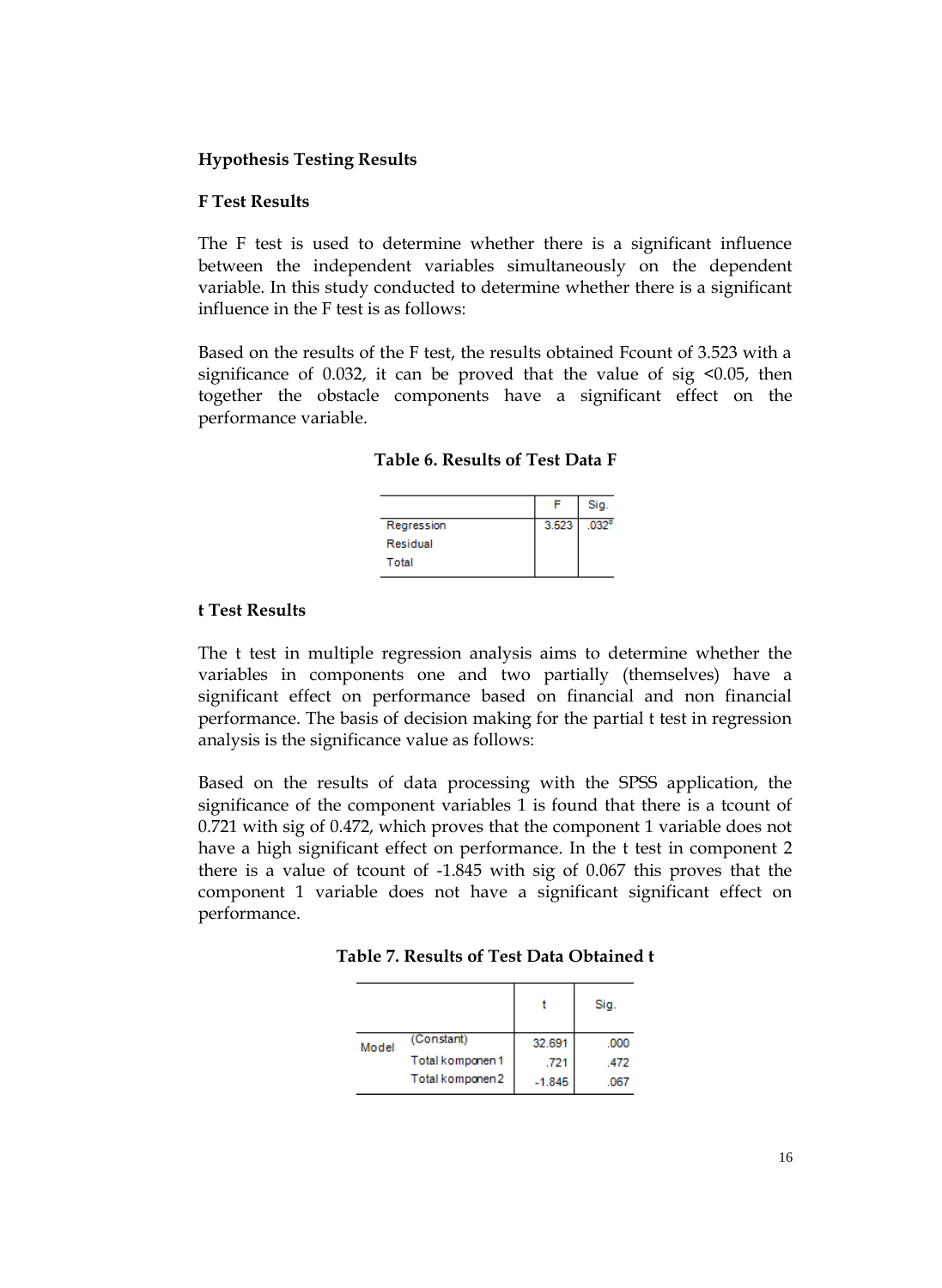After the reliability analysis, item analysis, and validity analysis have been conducted, it turns out that it is concluded that the instrument for implementing TQM is reliable and valid. Through the data obtained by this instrument can be used for further data analysis. The TQM implementation instrument has 30 attributes and is distributed as many as 200 questionnaires, the return of 158 questionnaires but after the data is processed there are 147 appropriate instruments to proceed to the next test. Measurements are made with seven Likert scales for each statement given. The instruments developed in this study are generally the highest external validity for the MSME industry in manufacturing and services. Identify based on the type of MSME industry, annual income, number of employees, quality quality certification, ownership of MSMEs, positions of respondents and so on. The statistical test of the research hypothesis has proven that the simulant test of performance has an influence with a significance value of 0.032, but in the partial test between the resistance instruments component 1 and 2 partially have no effect on performance.

#### **CONCLUSION**

Based on the results of data processing, data analysis and hypothesis testing that has been done in this study, the conclusions in this study are to support the hypothesis proposed in this study, namely as follows:

Factor analysis has formed broad variables into two components where component 1 has 13 attributes or obstacle instruments consisting of leadership constructs, product quality, customer satisfaction and technology. In component 2 there are 17 attributes, explaining the constructs of applying TQM to stategic business performance, employee satisfacation, vision and plan statements, and so on. The two components prove that the overall obstacle construct has barriers to performance, but in each component there is no relationship to performance. Performance is divided into two constructs, namely financial and non financial.

#### **Refrences**

- Amar Kifayah & Mohd Zain Zuraidah. 2014. "Barriers The Implementation of Total Quality Management Indonesia Manufacturing Organization" Malaysia : Jurnal Teknik Industri Vol. 3, No. 2, Desember 72-79 University Science Malaysia.
- Aziz, RZ. Abdul. 2015. Total Quality Management: Cultural, Implementation and Organizational Performance Aspects (an Empirical Investigation in Indonesia. Osaka University.